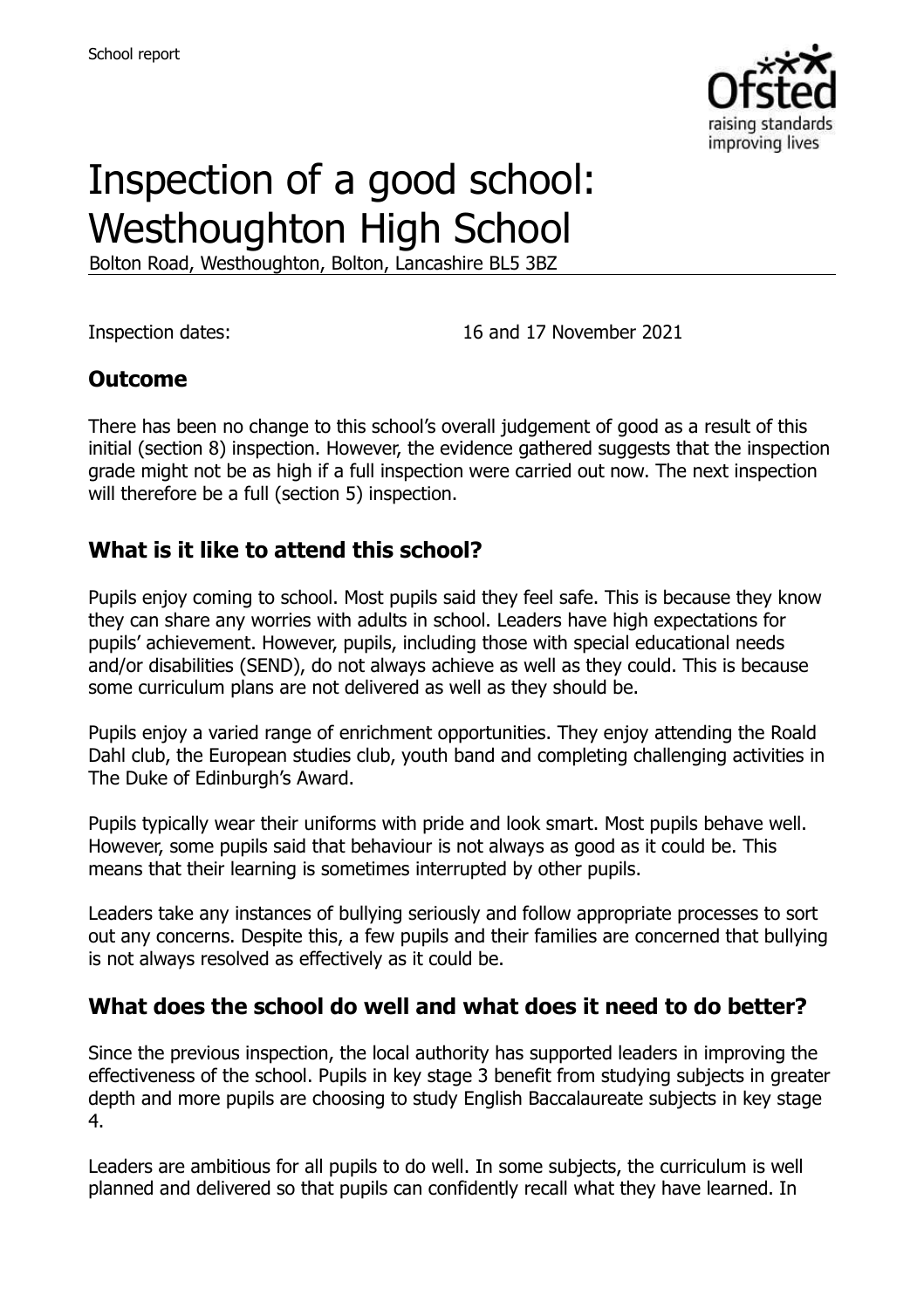

other subjects, although leaders know what they want pupils to learn, the delivery of the curriculum is patchy. Consequently, some pupils cannot remember what they have learned previously. In addition, some pupils have not retained their knowledge of key vocabulary.

Leaders have improved the reading curriculum. Pupils are given time to practise reading in class at the start of the day. Those pupils who need to catch-up with their reading knowledge are effectively supported to improve.

Leaders ensure that pupils receive useful careers information, advice and guidance. Pupils get to know about the different careers which may suit their interests. For example, they link with a local theatre to find out about the careers available locally. Pupils benefit from an effective personal development programme. This builds their understanding of how to keep safe and healthy. They learn to appreciate and respect the differences between themselves and others.

Leaders identify those pupils with SEND effectively. Teachers use suitable resources and provide additional support to ensure that these pupils access the same learning as their peers.

Pupils typically behave well. Exclusions from school have reduced considerably over time. Pupils are supported by staff, and the use of the reflection room, to consider and correct their behaviour. Pupils' attendance is closely monitored. Much care is taken to reintegrate pupils who have not felt able to return to full-time education following the lifting of COVID-19 restrictions.

There is a clear policy and procedure in place to deal with bullying. Staff believe that pupils are safe in school and that leaders deal effectively with any form of bullying. Pastoral leaders address concerns raised and records show that effective action is taken to stop the bullying in most cases. Even so, a few pupils reported that bullying has continued to take place after it has been reported.

Members of the governing body are supporting leaders to improve the quality of education that pupils receive. Leaders and governors pay due attention to staff's wellbeing.

In discussion with the headteacher, the inspectors agreed that English, mathematics and science may usefully serve as a focus of the next inspection.

# **Safeguarding**

The arrangements for safeguarding are effective.

Leaders work extensively with a range of agencies to safeguard pupils. There are systems in place to safeguard pupils at alternative provision.

Teachers and other adults in school are well trained to spot the signs of abuse and neglect. They know the procedures to follow should they need to report any concerns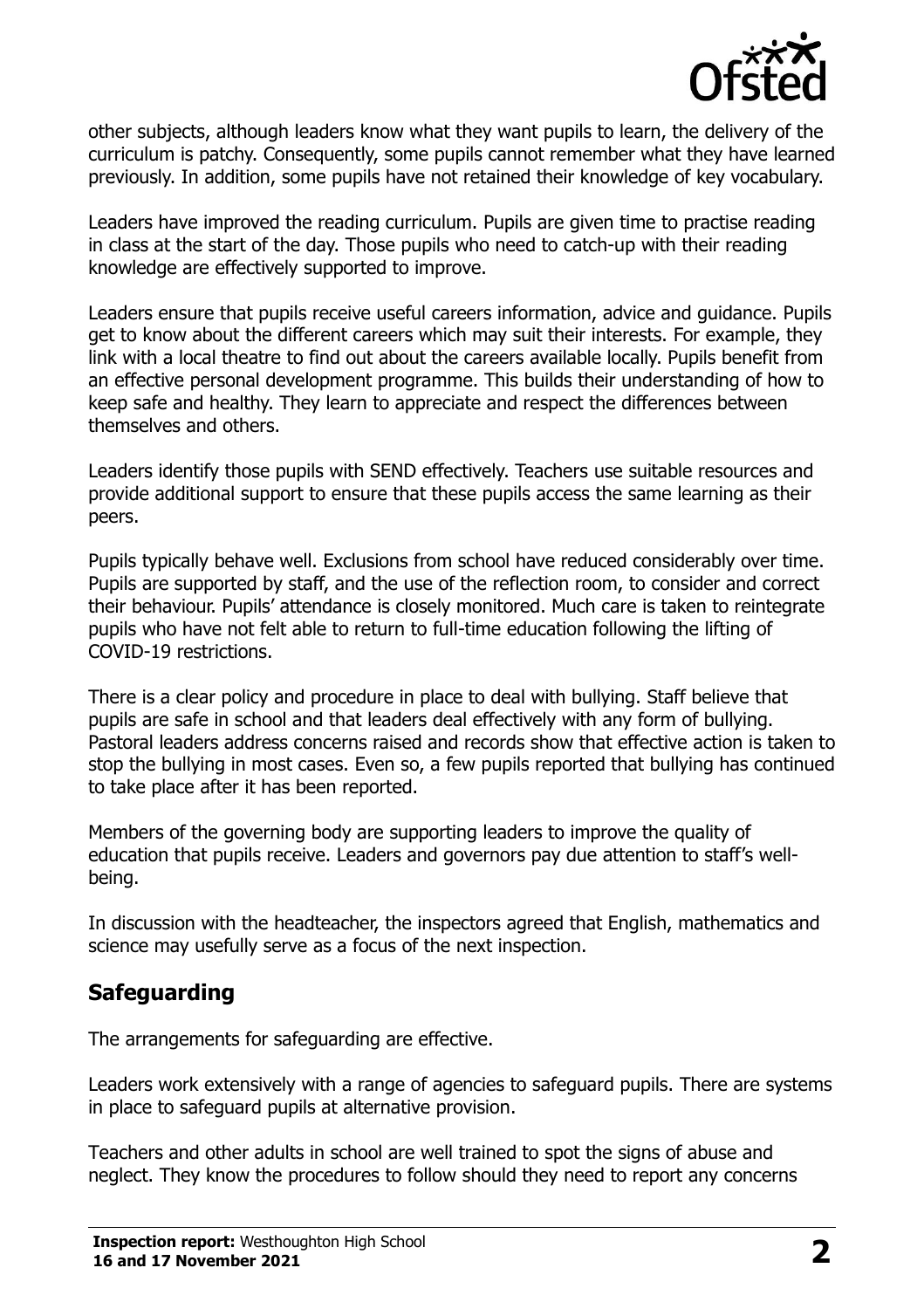

about a pupil's welfare. Records of child protection concerns show that there is a strong culture for reporting concerns about pupils in a timely manner.

# **What does the school need to do to improve?**

# **(Information for the school and appropriate authority)**

- A few pupils are concerned about the effectiveness of leaders' actions to stop bullying. Some feel that it is not dealt with well and others feel that they cannot report it. Leaders must create a culture where pupils are confident to report any instances of bullying in the knowledge that it will be dealt with effectively by staff.
- Curriculum plans in some subjects are not well implemented across the school. Consequently, pupils do not achieve as well as they could do in these subjects. Leaders need to ensure that teachers receive the training that they need to deliver the curriculum plans effectively. This will help pupils know more and remember more in these subjects.

# **Background**

When we have judged a school to be good, we will then normally go into the school about once every four years to confirm that the school remains good. This is called a section 8 inspection of a good or outstanding school, because it is carried out under section 8 of the Education Act 2005. We do not give graded judgements on a section 8 inspection. However, if we find evidence that a school would now receive a higher or lower grade, then the next inspection will be a section 5 inspection. Usually this is within one to two years of the date of the section 8 inspection. If we have serious concerns about safeguarding, behaviour or the quality of education, we will deem the section 8 inspection as a section 5 inspection immediately.

This is the first section 8 inspection since we judged the school to be good in October 2015.

# **How can I feed back my views?**

You can use [Ofsted Parent View](https://parentview.ofsted.gov.uk/) to give Ofsted your opinion on your child's school, or to find out what other parents and carers think. We use information from Ofsted Parent View when deciding which schools to inspect, when to inspect them and as part of their inspection.

The Department for Education has further quidance on how to complain about a school.

If you are the school and you are not happy with the inspection or the report, you can [complain to Ofsted.](https://www.gov.uk/complain-ofsted-report)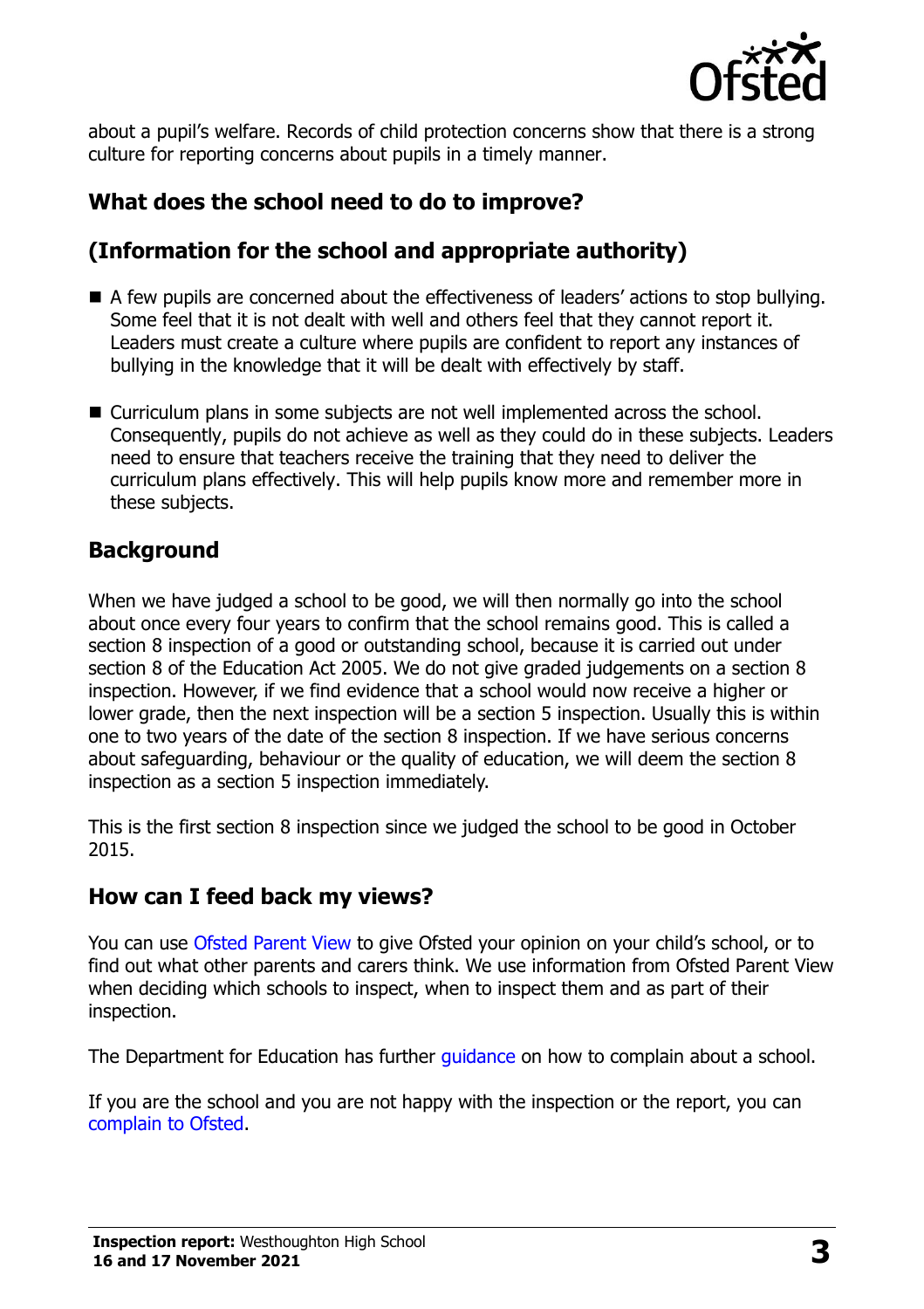

# **Further information**

You can search for [published performance information](http://www.compare-school-performance.service.gov.uk/) about the school.

In the report, '[disadvantaged pupils](http://www.gov.uk/guidance/pupil-premium-information-for-schools-and-alternative-provision-settings)' refers to those pupils who attract government pupil premium funding: pupils claiming free school meals at any point in the last six years and pupils in care or who left care through adoption or another formal route.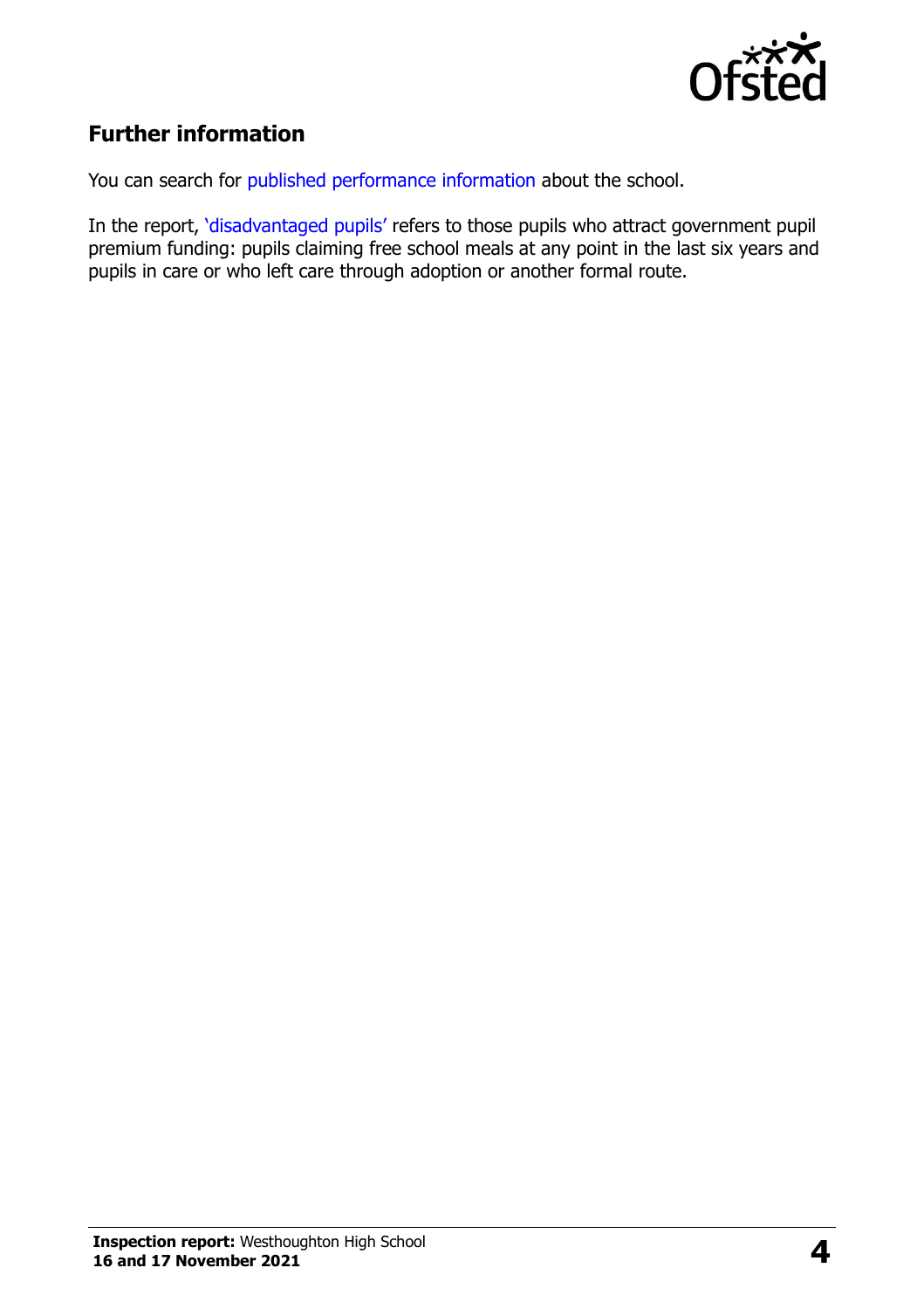

# **School details**

| Unique reference number             | 105252                                                               |
|-------------------------------------|----------------------------------------------------------------------|
| <b>Local authority</b>              | <b>Bolton</b>                                                        |
| <b>Inspection number</b>            | 10199559                                                             |
| <b>Type of school</b>               | Secondary comprehensive                                              |
| <b>School category</b>              | Maintained                                                           |
| <b>Age range of pupils</b>          | 11 to 16                                                             |
| <b>Gender of pupils</b>             | Mixed                                                                |
| Number of pupils on the school roll | 1,248                                                                |
| <b>Appropriate authority</b>        | Local authority                                                      |
| <b>Chair of governing body</b>      | Joanne Murphy                                                        |
| <b>Headteacher</b>                  | Neil Coe                                                             |
| Website                             | http://www.westhoughton-high.org                                     |
| Date of previous inspection         | 20 and 21 October 2015, under section 5 of<br>the Education Act 2005 |

# **Information about this school**

- The school uses five alternative providers.
- A new leadership team is in place since the previous inspection.

# **Information about this inspection**

- This was the first inspection that has taken place in school since the COVID-19 pandemic started. Inspectors took account of the impact of the pandemic in their evaluation of the school.
- Inspectors met with the headteacher, senior leaders, members of the governing body, the special educational needs coordinator and a representative of the local authority. Inspectors also held meetings with groups of pupils and a range of other staff who work in school.
- Inspectors conducted deep dives in English, mathematics, science, modern foreign languages and history. Inspectors scrutinised pupils' work from these subjects, visited lessons and spoke with pupils and teachers. Inspectors also examined curriculum plans and met with leaders in each subject.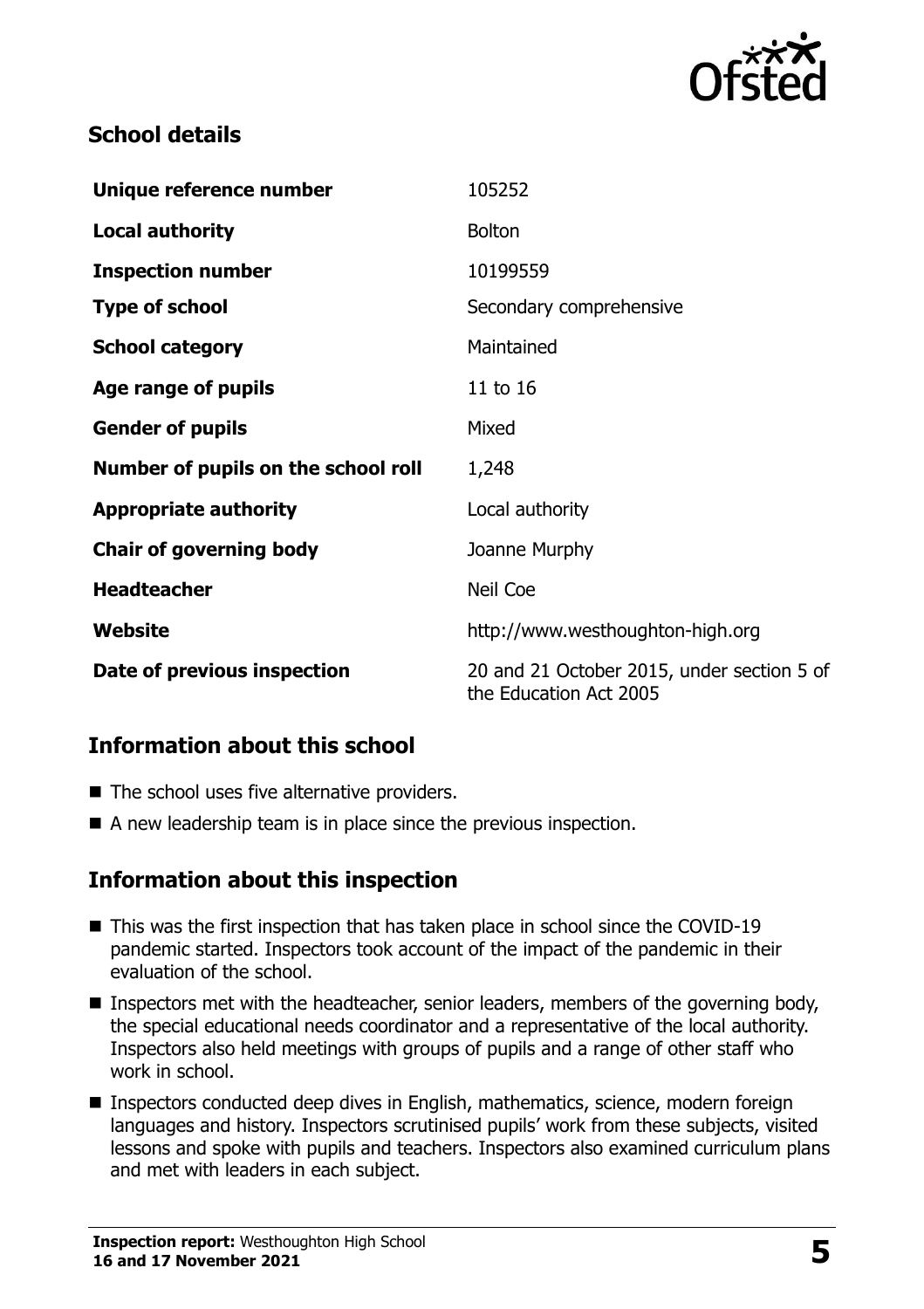

- Inspectors considered a range of evidence around safeguarding including whether leaders have appropriate vetting checks for adults who work in school. They scrutinised records about the actions that leaders have taken to protect the most vulnerable pupils at risk. Inspectors spoke to a range of pupils to understand whether they felt safe in school, and who they would go to if they needed help. Inspectors also looked at the systems in place for keeping pupils safe in alternative provision.
- Inspectors considered the responses to Ofsted's online questionnaire, Parent View. This included free-text responses from parents. They also considered the responses to Ofsted's staff survey and the responses to Ofsted's pupil survey.

#### **Inspection team**

| Sally Kenyon, lead inspector | Ofsted Inspector |
|------------------------------|------------------|
| David Roberts                | Ofsted Inspector |
| Jackie Cahalin               | Ofsted Inspector |